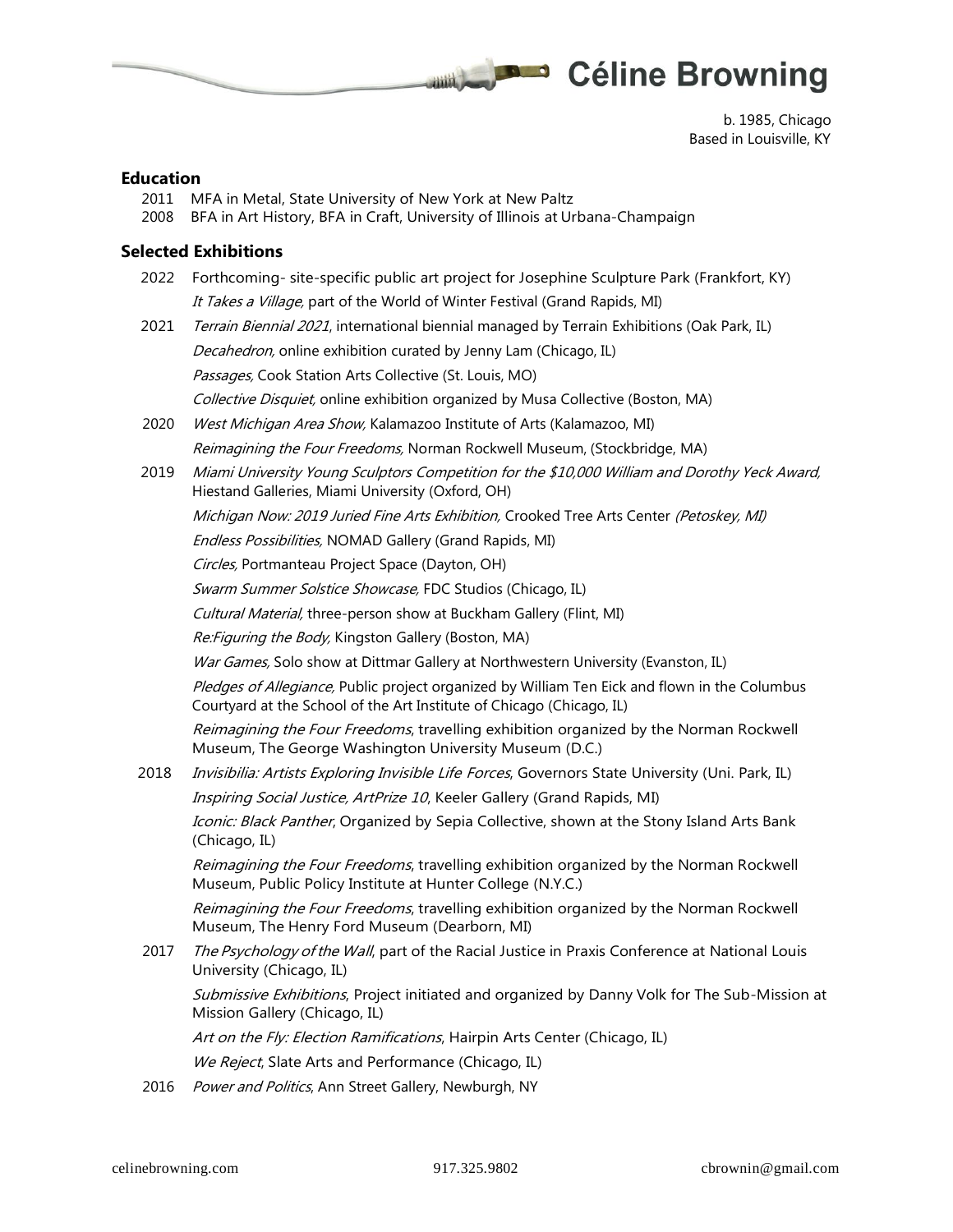LEXICON, Zhou B Art Center (Chicago, IL)

Beyond Function, Arts + Literature Laboratory (Madison, WI)

The Uncanny Home of Our Imagination, Nave Gallery (Somerville, MA)

What Does #BlackLivesMatter Mean to You? MCLA Gallery 51 (North Adams, MA)

 $\frac{1}{2}$ 

- 2015 30 Below, Cambridge Art Association (Cambridge, MA) Imaginal, Adams Gallery (Boston, MA) Mine/ Yours/ Theirs/ Ours, Solo show at Columbus State University (Columbus, GA)
- 2014 From the Ruins of the Real, traveling exhibition I organized, shown at the Boston City Hall Gallery and Howard Art Project (Boston, MA) Staring: Below the Staircase, Pinakothek der Moderne (Munich, Germany) Skies, Water & Death, The Distillery Gallery (Boston, MA) Skinned, solo show at Kingston Gallery (Boston, MA)
- 2013 Small Conversations 7, collaboration with John C. Gonzalez, Howard Art Project (Boston, MA) AR to View, catalogue of selected works in augmented reality distributed at the 2013 CAA conference (NYC)

M.A.P.(Movementand Position), Whitdel Arts (Detroit, MI)

Borders & Boundaries, Harwood Art Center (Albuquerque, NM)

2012 Big Huge Small Works, Kingston Gallery (Boston, MA)

Expose, Intervene, Occupy, virtual work challenging the boundaries of public space, sited in downtown Chicago and displayed in augmented reality, funded by a Propeller Grant and shown at the 2012 UFVA conference (Chicago, IL)

Not Mine, solo show at the Suffolk University White Box (Boston, MA)

2011 Potential Difference, Samuel Dorksy Museum (New Paltz, NY)

Optimism Packs at King's Inn, Public project initiated and organized by Rena Leinberger, shown at the Sullivan Gallery in The School of the Art Institute (Chicago, IL)

## **Awards and Residencies**

- 2022 Josephine Sculpture Park Artist Residency and Fellowship (forthcoming)
- 2021 Artist Professional Development Grant, Great Meadows Foundation, KY Pilot Light Residency, Arts Letters & Numbers, Averill Park, NY
- 2020 Good Hart Artist Residency, Harbor Springs, MI
- 2019 Finalist in the Miami University Young Sculptors Competition for the \$10,000 William and Dorothy Yeck Award, Oxford, OH
- 2017 SWARM Artist Residency, Winnemac, IN
- 2014 Summer River Fellow, Columbus State University, GA
- 2012 Emerging Artist Fellowship, Kingston Gallery, Boston, MA
- 2011 Outstanding Graduate Honor, SUNY New Paltz
- 2010 Research and Creative Projects Award, SUNY New Paltz Student Association Travel Grant, SUNY New Paltz
- 2009 Russel Pistachio Merit Scholarship, SUNY New Paltz

## **Selected Press**

Whyte, Murray. "Do Norman Rockwell paintings carry an urgent message for 21<sup>st</sup>-century Americans?" [Boston Globe,](https://www.bostonglobe.com/2020/10/22/arts/does-norman-rockwell-carry-an-urgent-message-21st-century-america/) October 22, 2020.

Ruhui, Kevin. "Went There: Re:Figuring The Body @ Kingston Gallery," [Boston Hassle](http://bostonhassle.com/went-there-re-figuring-the-body-kingston-gallery), July 12, 2019.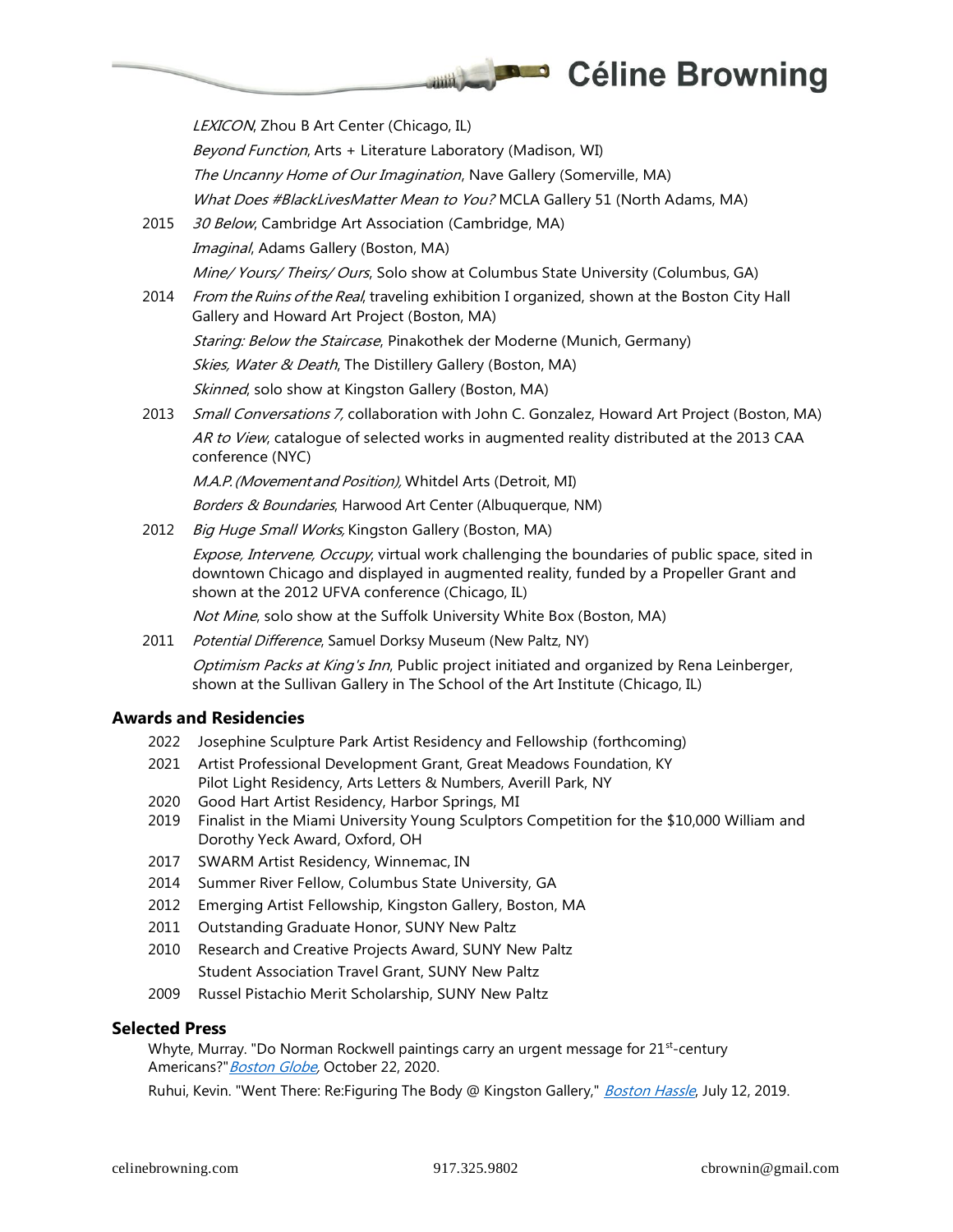

Bright, Zach. "Dittmar Gallery holds exhibition showcasing systemic violence through sculpture." The [Daily Northwestern](http://dailynorthwestern.com/2019/02/14/campus/dittmar-gallery-holds-exhibition-showcasing-systemic-violence-through-sculpture/), Feb. 14, 2019.

Eye Candy, "Celebrating the Black Panthers' Chicago Legacy," [AFROPUNK](http://afropunk.com/2018/12/THE-COMMUNITY-ART-EXHIBIT-THAT-CELEBRATES-THE-PANTHERS/), Dec. 18, 2018.

Henderson, Audrey F. "Reclaiming the Black Panther Narrative Before It's Too Late," [Next City](http://nextcity.org/daily/entry/reclaiming-the-black-panther-narrative-before-its-too-late), Nov. 21, 2018.

Xu, Susie. "ICONIC: Black Panther Exhibits Art as Part of a Social Movement," *[The Chicago Maroon](http://chicagomaroon.com/article/2018/11/20/iconic-black-panther-exhibits-art-part-social-move/)*, Nov. 19, 2018.

Cardoza, Kerry. "The Black Panther's Local Legacy – in Art," [Chicago Magazine](http://chicagomag.com/arts-culture/November-2018/Iconic-Black-Panther-Party-Illinois-Stony-Island/#/0), Nov. 8, 2018.

Edwards, Lee. "ICONIC: Black Panther Exhibit Honors Panthers' Legacy In Illinois And Beyond," Block Club [Chicago](http://blockclubchicago.org/2018/11/02/iconic-black-panther-exhibit-kicks-off-friday-honors-panthers-legacy-in-illinois-and-beyond/), Nov. 2, 2018.

"Iconic: Black Panther Exhibition Celebrates 50<sup>th</sup> Anniversary of Black Panthers Illinois Chapter," *The* [Chicago Crusader](http://chicagocrusader.com/iconic-black-panther-exhibition-celebrates-50th-anniversary-of-black-panthers-illinois-chapter/), Oct. 23, 2018.

Wall, Amy. "Norman Rockwell's 'Four Freedoms,' then and now," [CBS News Sunday Morning](http://cbsnews.com/news/norman-rockwells-four-freedoms-then-and-now/), September 2, 2018.

Tucker, Abigail. "A 21st-Century Reimagining of Norman Rockwell's 'Four Freedoms'," *Smithsonian* [Magazine](http://smithsonianmag.com/arts-culture/21st-century-reimagining-norman-rockwells-four-freedoms-180968086/), March 2018.

Woods, Lynn. "Eclectic and welcoming: How Virginia Walsh and Ann Street Gallery brought first-rate art to a tough neighborhood," *[Hudson Valley Online](http://hudsonvalleyone.com/2016/11/03/eclectic-and-welcoming-how-virginia-walsh-and-ann-street-gallery-brought-first-rate-art-to-a-tough-neighborhood/)*, Nov. 3, 2016.

McQuaid, Cate. "At Radcliffe, a child's-eye view of art, and vice versa," *[The Boston Globe](http://bostonglobe.com/arts/theater-art/2016/04/04/radcliffe-child-eye-view-art-and-vice-versa/FnVD8PLtMqAdXf53jTRDKO/story.html)*, April 4, 2016. "Openings: Borders & Boundaries at the Harwood Art Center," [516 Arts,](https://516arts.blogspot.com/2012/10/openings-borders-boundaries-at-harwood.html) Oct. 9, 2012.

## **Published Art Writing**

- 2021 Sophia Ainslie: Drawing Breath, contributing author to the exhibition catalog
- 2016 Review of Leap Before You Look: Black Mountain College, with Lisa Crossman, Big Red & Shiny
- 2015 Ongoing contribution to Catalyst Conversations blog Profile on Ethel Stein, Surface Design Interview with George Fifield, Big Red & Shiny Art for Breakfast: Janet Echelman, Big Red & Shiny Interview with 2015 Foster Prize Winners (4 part series), Big Red & Shiny
- 2014 The Coming Revolution: Art and Augmented Reality, Art Papers Review of From Minimal to Bling: Contemporary Studio Jewelry, Big Red & Shiny Interview with Sondra Sherman, Art Jewelry Forum
- 2013 New Horizons: Craft, Academia, and the 21st Century—A Polemic, Art Jewelry Forum Galleries Off the Beaten Track in Boston, Art Fetch Review of Beginning Middle Endless at MassArt, Art Jewelry Forum Review of Force/Fragments at Laconia Gallery, Big Red & Shiny
- 2012 Review of Sophia Ainslie's work at Monserrat College of Art, Art Fetch Review of *Industry of the Ordinary: Sic Transit Gloria Mundi* at the Chicago Cultural Center, Art Fetch Small Conversations: Building an Arts Community in Boston, 2013, Art Fetch Review of Contemporary Jewellers, Art Jewelry Forum Review of Hand+Made: The Performative Impulse in Art and Craft, Art Jewelry Forum

#### **Lectures**

2021 Studio Work in 2021, Kentucky College of Art and Design Studio Work 2019-2021, Rocky Mountain College of Art and Design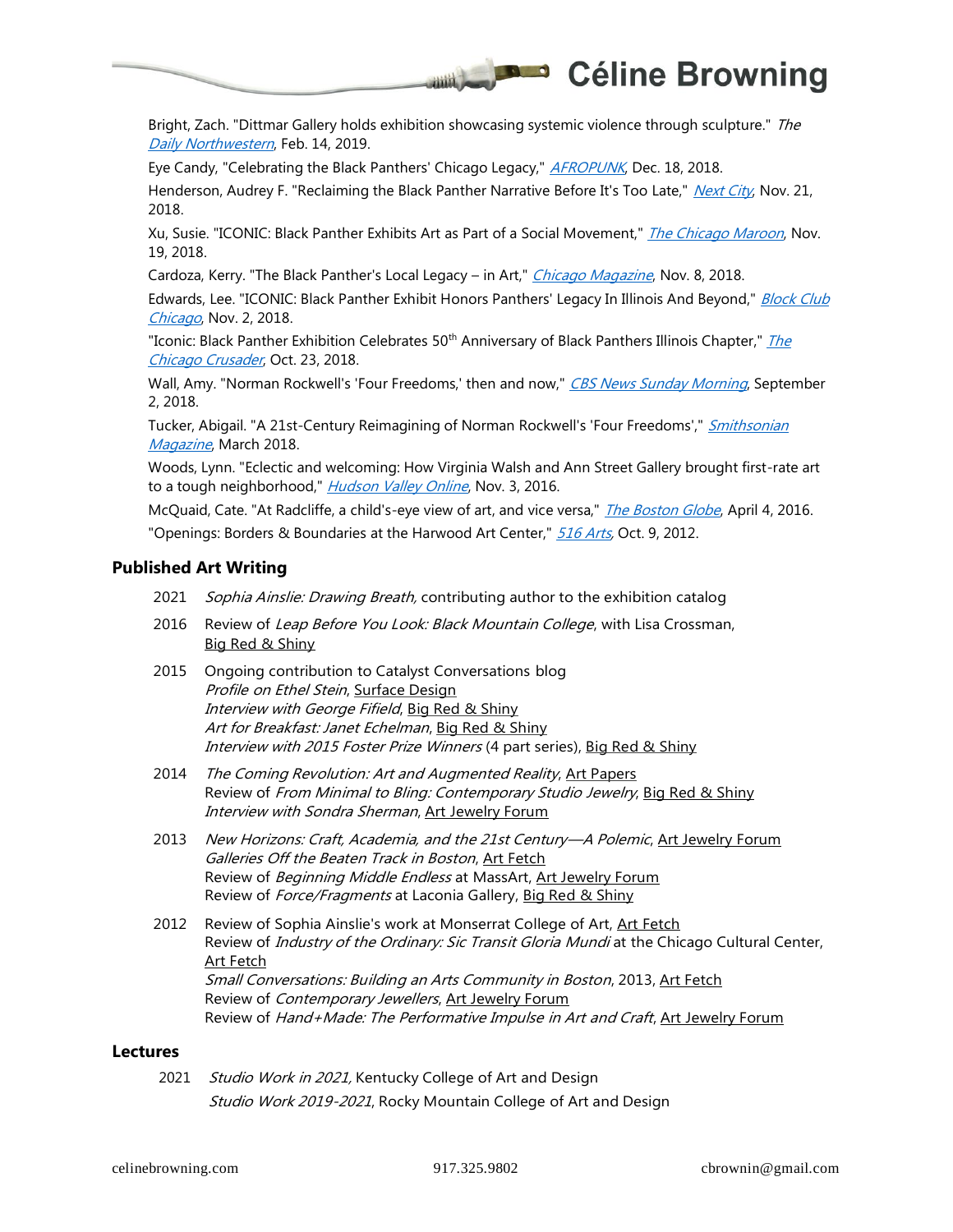2020 Looking Beyond Yourself, Kentucky College of Art and Design

Collective Disquiet: Artist Interviews, hosted by Roya Amigh on behalf of Musa Collective Coffee@Ten, co-panelist with Jonathan Korotko, hosted by Good Hart Artist Residency and Crooked Tree Arts Center

2019 Using Digitally Interactive Lectures to Increase Classroom Creativity, part of the Teaching and Learning with Technology Symposium at Grand Valley State University

 $\frac{1}{2}$ 

- 2018 Reimagining the Four Freedoms, panel discussion with 4 artists whose work was included in the titular show organized by The Norman Rockwell Museum, discussion hosted at The Henry Ford Museum
- 2015 Visiting critic at Massachusetts College of Art and Design, Senior painting, Prof. Elizabeth Mooney

How is public art born? Suffolk University Arts Administration course, Prof. James Kaufman

- 2014 New Work, Columbus, GA Public Library, part of the Summer River Fellowship
- 2013 New Work, Massachusetts College of Art, BFA Seminar, Prof. Tia Dale
- 2012 Not Mine, New England School of Art and Design, Prof. Audrey Goldstein
- 2011 The Future of Craft: A Polemic, SUNY New Paltz, BFA Seminar, Prof. Matthew Friday

## **Teaching Experience**

- 2020+ Assistant Professor of Studio Art, Kentucky College of Art and Design Courses taught: Object + Body (Foundations 130), Mindful Studio (Studio 263), The Body (Studio 260), The Figure (Studio 261), Kentucky Craft: History Through Objects (Studio 491), Independent Study (Studio 491A), BFA Junior Capstone (Capstone 302), BFA Senior Capstone (Capstone 403)
- 2017-20 Affiliate Professor (Full-Time), Grand Valley State University Courses taught: Through the Looking Glass: Visual Culture and the Language of Power (designed and taught as a linked course between Gender Studies and Visual Arts), Introduction to Art
	- 2016 Adjunct Faculty, National Louis University Courses taught: Introduction to Art
- 2013-15 Adjunct Faculty, New England School of Art and Design at Suffolk University Courses taught: Phantom Cities: Design, Architecture, and the Body Politic (designed and taught as an original course for the Freshman Creativity and Innovation requirement), Junior/ Senior BFA Seminar, Figurative Sculpture, Contemporary Trends and Practices (designed and taught as a studio-centered course in contemporary art history and theory for BFA juniors)
- 2010-11 Adjunct Faculty, SUNY New Paltz Courses taught: Introduction to Metal, Introduction to Drawing

## **Institutional Service**

- 2021-22 Interim Chair of Faculty, Kentucky College of Art and Design Project Coordinator, Warwick Foundation Collaboration, Kentucky College of Art and Design Secretary, Faculty Assembly, Kentucky College of Art and Design Voting Member, Capstone Committee, Kentucky College of Art and Design Voting Member, Hiring Committee, Kentucky College of Art and Design Voting Member, President's Advisory Committee, Kentucky College of Art and Design
- 2020-21 Chair, Scholarship Committee, Kentucky College of Art and Design